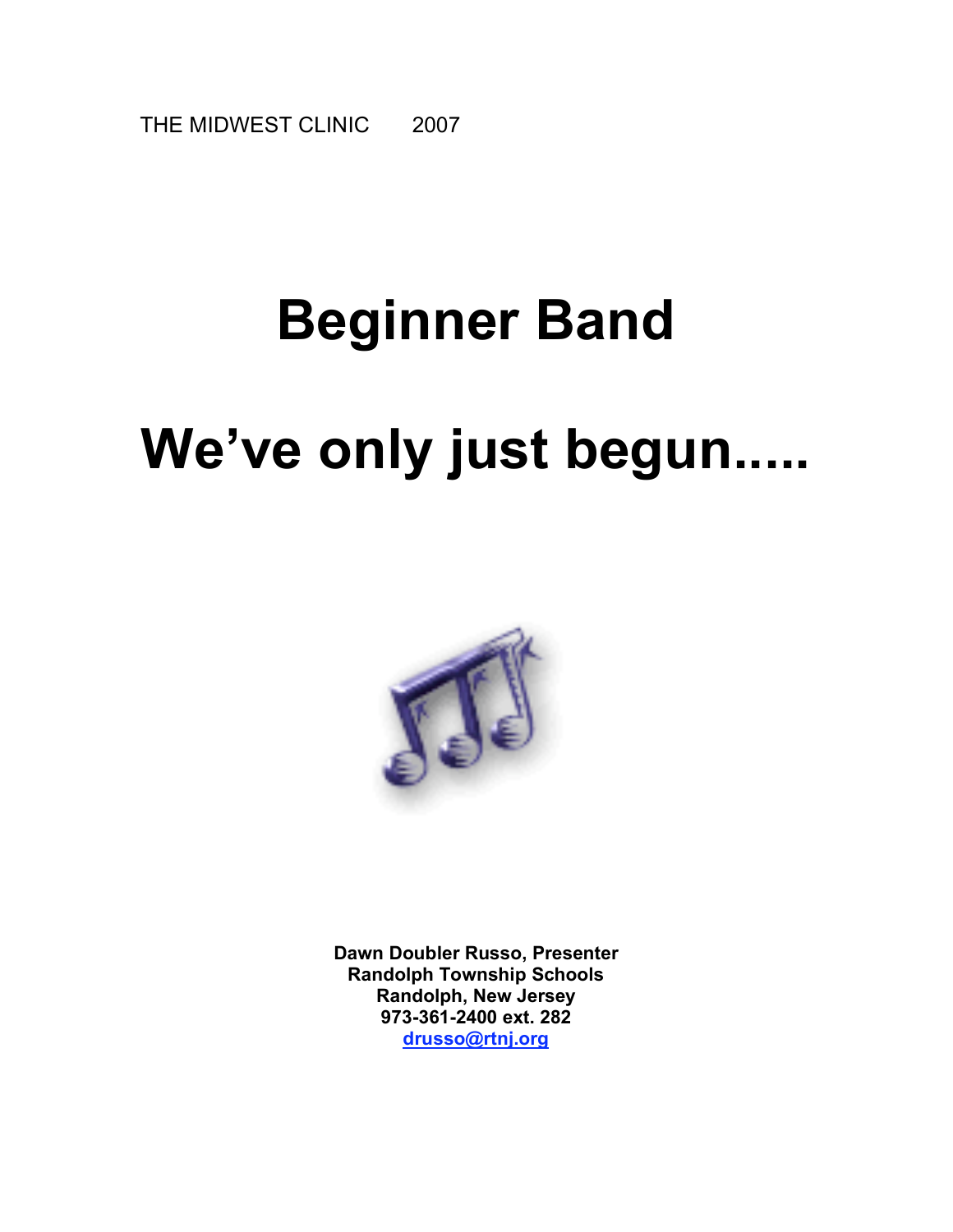### **In the Beginning...**

# **Band Demo and Recruitment:**

Two of several possible ways to do a successful Band Demo:

- I. Band Demo for students with all instruments demonstrated by you.
	- Demo size: Personally, I prefer 50 or less students at each demo.
	- Large demos may be ineffective if the students are too far away from the instruments.
	- Information to join band and rent an instrument handed out that day.
	- Parent Band Demo that evening or in the very near future.
- II. Band Demo for students done by HS musicians who travel around all the elementary schools in one day to do demos.
	- Demo size: Entire grade.
	- No handouts given at that time.
	- Parent Band Demo that evening or in near future.
	- Sign up in classrooms for band testing.
	- Sign up may or may not indicate instrument preferences.
	- Students come down in small groups for evaluation on all mouthpieces for tone production and physical characteristics. (flute head joint, clarinet mpce. and barrel, sax mpce., trumpet mpce., trombone mpce. and rhythm test for perc.)
	- Teacher's recommendation and information to join band and rent an instrument handed out at the evaluation.

Evening Instrument Demo and performance for the parents.

- Discuss instruments and physical characteristics, instrumentation, practicing and weekly assignments and expectations.
- This can only be a positive move for your program. More parents meet you and learn about the program.
- Remember to announce the due date of paperwork and a time line for starting instruction to the parents. Make sure paperwork is selfexplanatory and that it has your name and school telephone number.
- A group from the HS can play and demonstrate instruments at the demonstration.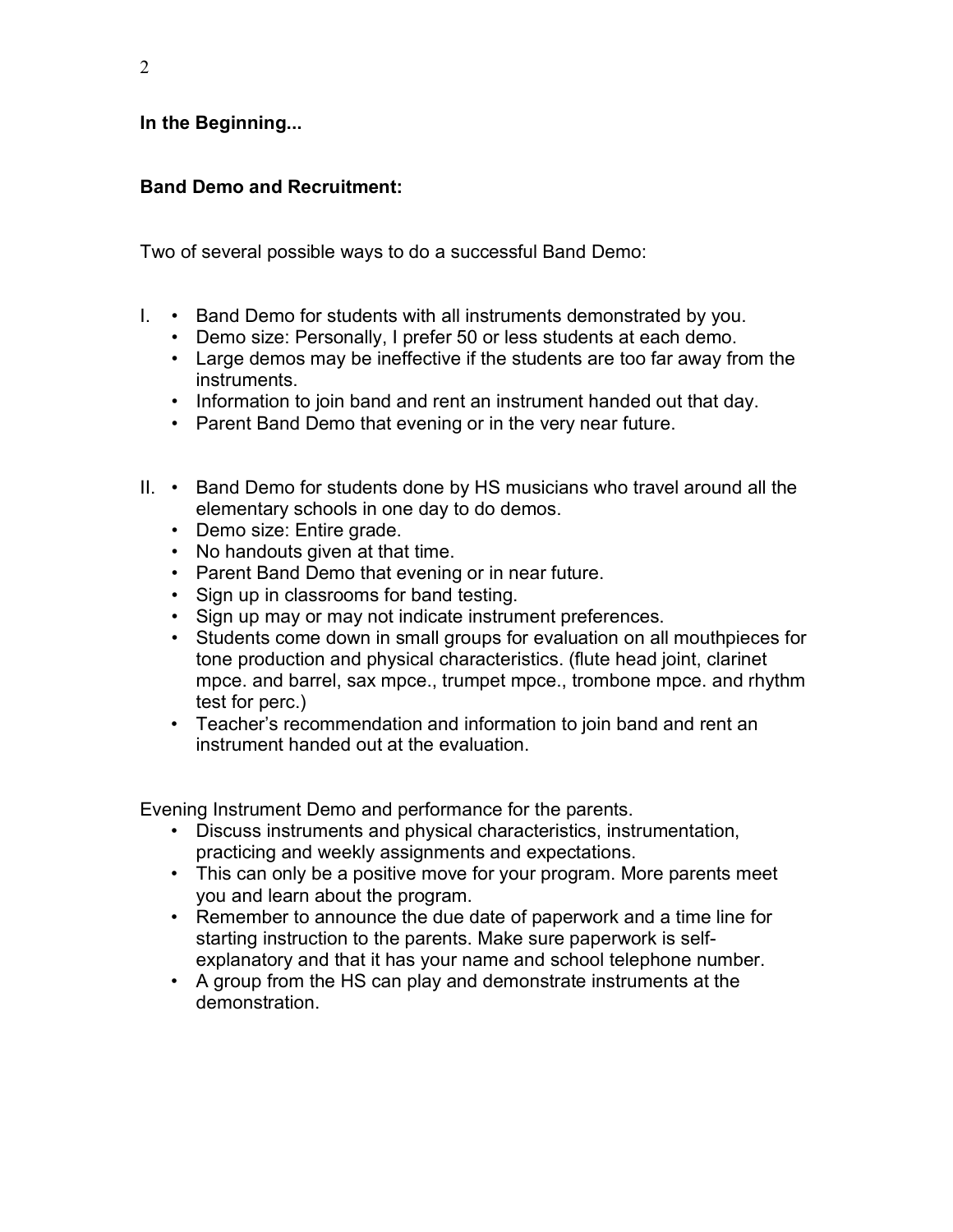# **Instrumentation: To control or not to control. Yes!**

Two of several possible ways to take control of your instrumentation:

### I. **Four year plan to convert an old system and take control.**

- 1st year--follow the former director's policy unless it was a total failure. More than likely the past policy has been "play whatever you want."
- 2nd year--First come, first serve--list a first and second choice for instruments on the registration form. If you get overloaded on an instrument (based on projected band enrollment and your instrumentation expectations), talk to the latecomers about playing their second choice.
- 3rd/4th year--The student chooses two instruments-unless they already have an instrument at home. Options now are: "First come, first serve", talk to anyone who picked a less selected instrument as his/her "2nd", and see if he/she will play it. (Some students really don't have a strong first preference.), or consider announcing when a particular instrument is "full" and telling the students to pick something else.

# II. **Evaluation of all prospective band students:**

• During the evaluation, you recommend an instrument that the child will be successful on and that will fit into your instrumentation guideline. Keep track of testing and recommendations to help balance your instrumentation.

Use the baseball team analogy (not everyone gets to be the pitcher) to help people understand balanced instrumentation is required to provide students with a positive band experience.

#### **Instrumentation problems started in Beginner Band will not easily correct themselves in later grades.**

#### **Note reading and counting:**

- Develop a common counting system with the General Music Teacher. Beg him/her to teach/review lines and spaces and basic note values at the beginning of the school year.
- Teach students to count the lines and spaces on their hand, so they can practice anywhere alone or with a friend.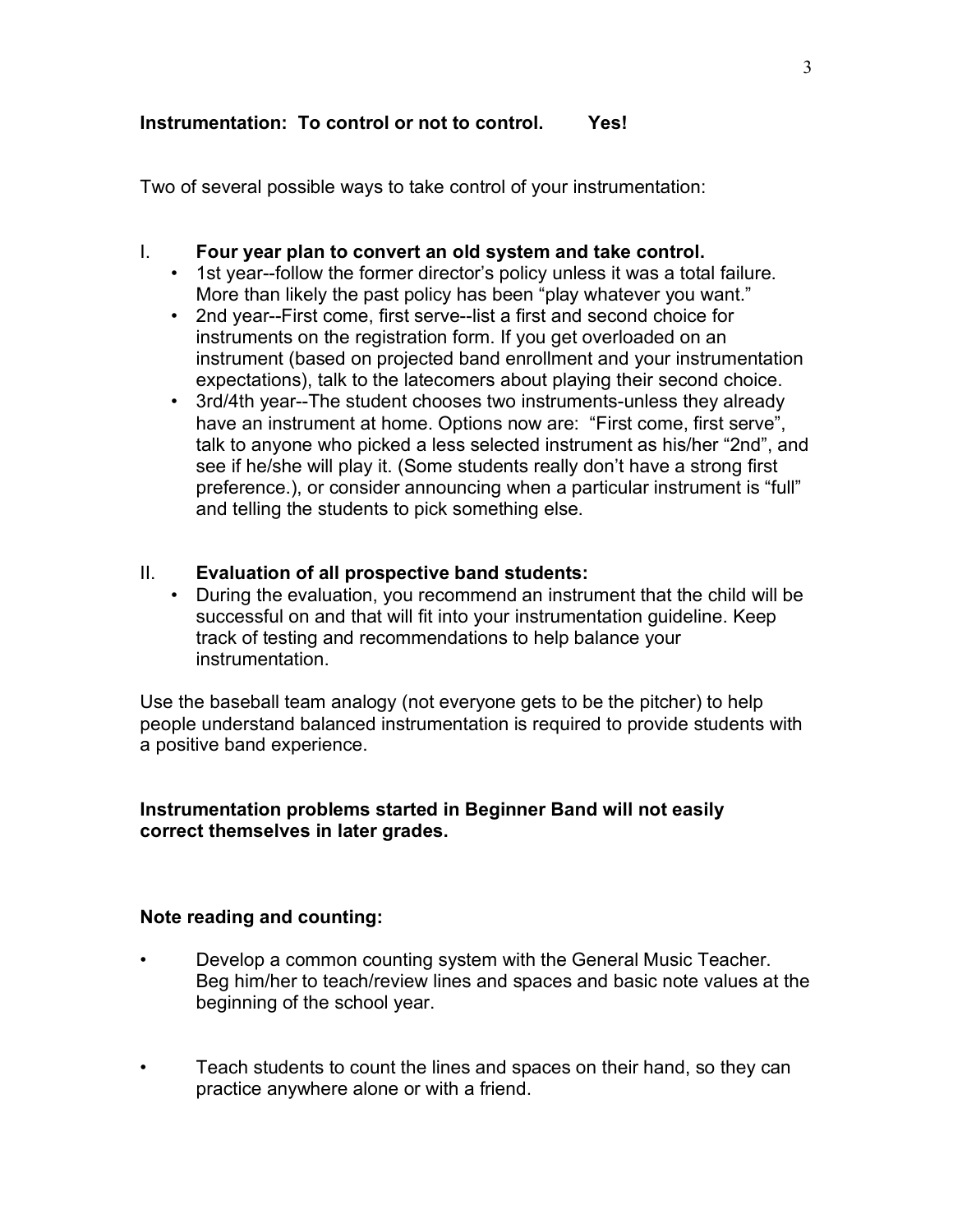# **Scheduling--How to fill the blank slate:**

- How many minutes of pupil contact time should you have each day?
- Are the lessons the same time each week or rotating schedule?
- Find out if you are expected to schedule around anything. Example: In past jobs, I have scheduled around Specials (General Music, Library, P.E. and Art) and several other pullout programs--Basic Skills, Supplemental Instruction, Academically Talented Program, Speech and Resource Room.
- Schedule "large instrument" lessons on band rehearsal days.

# **Before the first lesson:**

- Invite the students that already own an instrument to bring it to the band room so they will be sure to have it in school for the first lesson.
- Grease all corks, take off plastic bags, pull out cork pad sealers on clarinets and saxes and oil all valves and trombone slides. There may not be time for you to teach this and an embouchure during the first lesson.
- Check to make sure that all students who rented an instrument get one delivered before their first lesson.
- Put an "Adults Initials" column in the practice record of each method book before the first lesson if you are going to require a signature.

#### **Music Dealer and suggested instrument brands:**

• Compile a list of brands of each type of instrument that you approve of and would like your dealer to rent or sell to the students. Distribute the list to all the band directors in the district.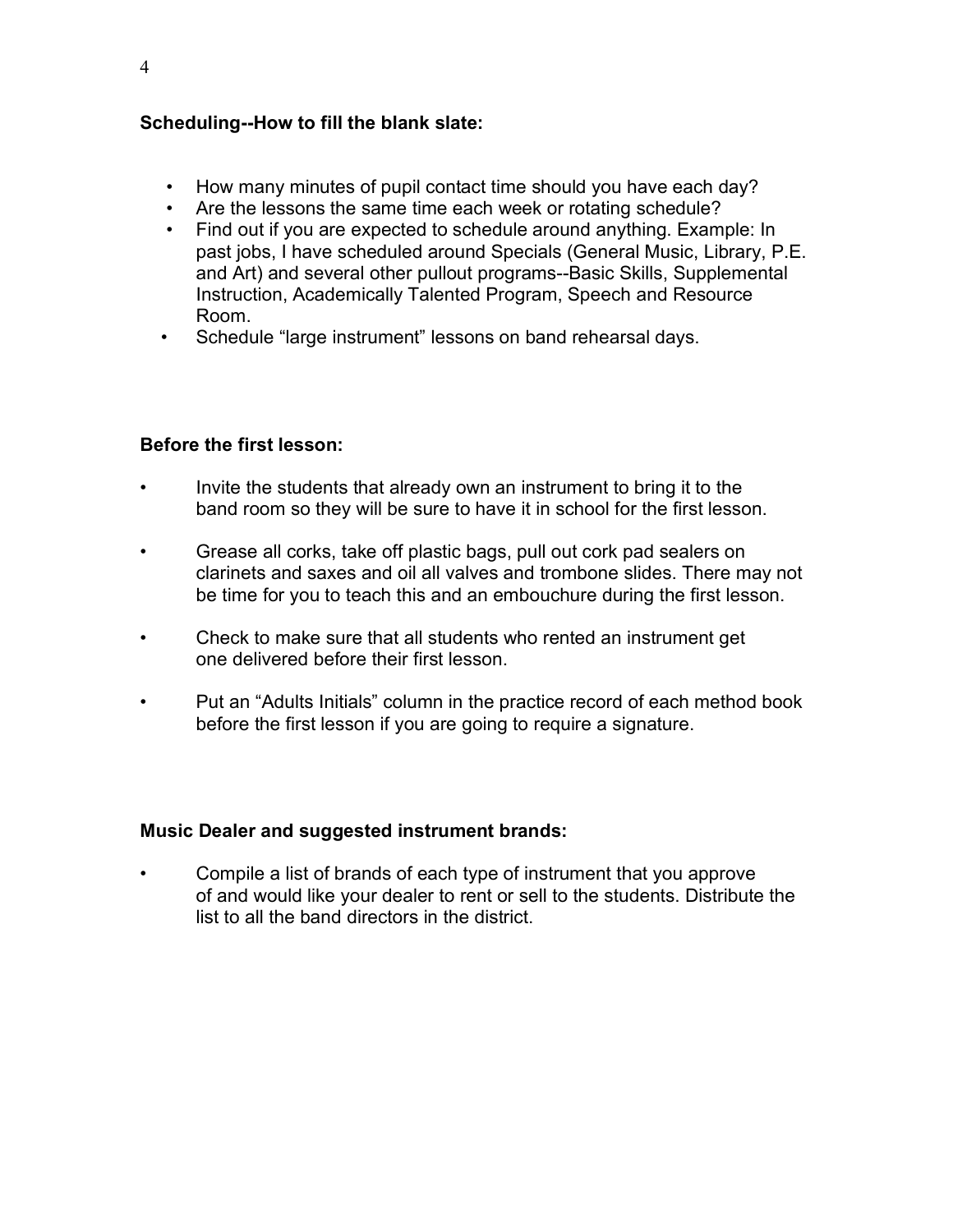#### **Goals of the first lesson:**

- Consider teaching this entire lesson on the on the floor.
- Assemble and take apart instrument-including putting it back in the case.
- Make a tone--instrument does not go home if they can't make a tone; the student comes back the next day. Sometimes I let the "trumpet hummers" take their mouthpiece home.
- Play the first note to be introduced- they may not see it in the book at the first lesson due to time constraints.

# **Suggestions for producing the first tone:**

| Flute emb:        | M and M, Mom                                                                                                                                                                                                                                                                                                                                                                                           |
|-------------------|--------------------------------------------------------------------------------------------------------------------------------------------------------------------------------------------------------------------------------------------------------------------------------------------------------------------------------------------------------------------------------------------------------|
| Flute tone:       | 1. Roll the head joint down your bottom lip and scrunch it up<br>a little bit.<br>2. Spit a watermelon seed.<br>3. Winnie the Pooh<br>4. Too                                                                                                                                                                                                                                                           |
|                   | Play only head joint for about 2 weeks.                                                                                                                                                                                                                                                                                                                                                                |
| Clar./Sax emb:    | Open your mouth like you are going to the dentist.<br>Curve your bottom lip over your bottom teeth-not your<br>bottom face. (You will need a mirror-I recommend one that<br>will sit on a stand.)<br>Put your finger in your mouth about 1/2 inch.<br>Gently put your top teeth on your finger.<br>Shut your lips like normal.<br>Do this several times before you transfer them to the<br>mouthpiece. |
| Clar. instrument: | Top half only, helps embouchure stability. Add the rest<br>several weeks later.                                                                                                                                                                                                                                                                                                                        |
| Clar./Sax tone:   | Air first, like a windstorm: then, tell them not to change<br>anything with their mouth but speed up the windstorm.                                                                                                                                                                                                                                                                                    |
| Hands: Flute/Sax: | Make "hand position" labels on your computer and put them<br>in the front of their books. This may help them remember<br>what keys to put their hands on.<br>"Skip one, hit one, skip one, hit two"                                                                                                                                                                                                    |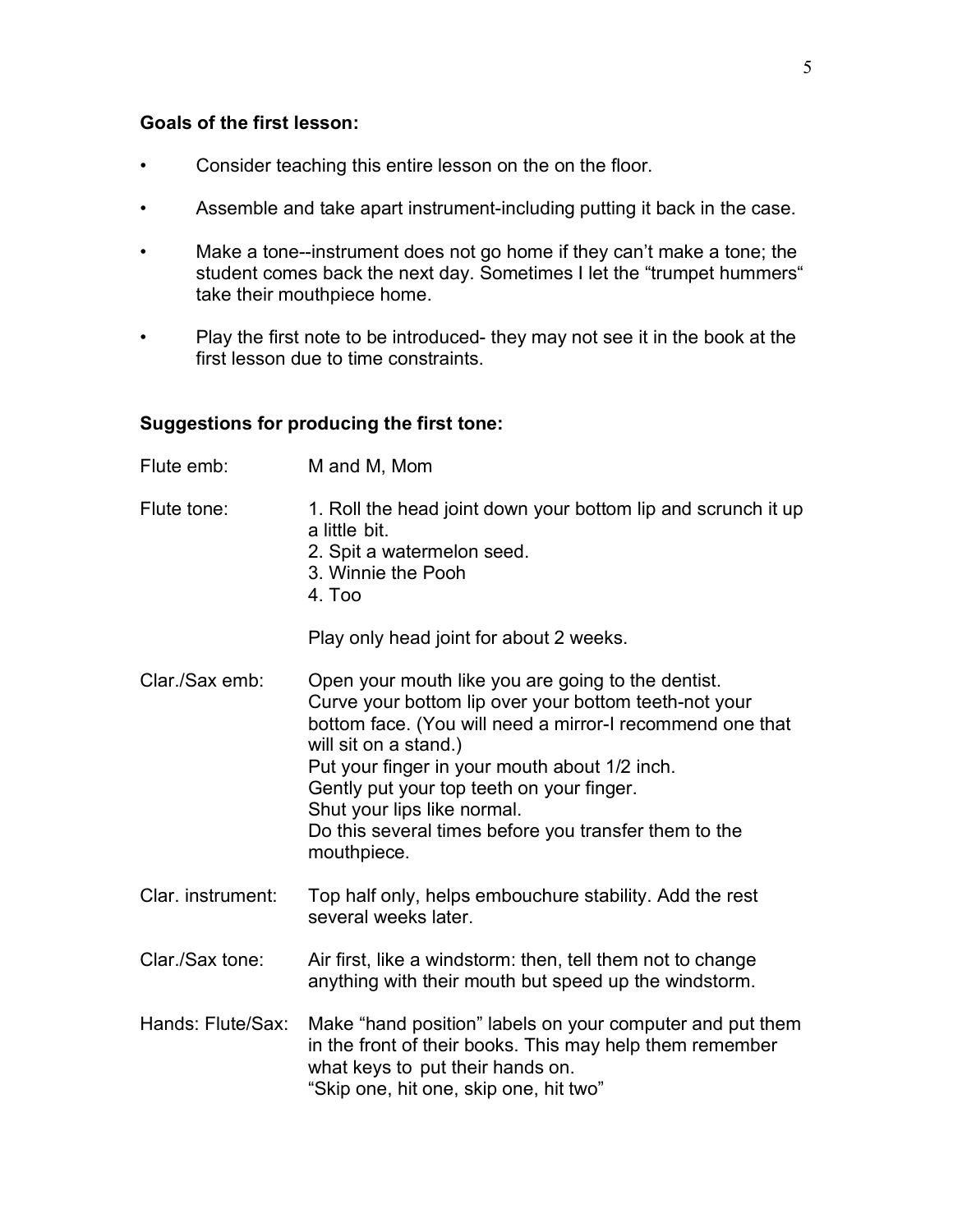Brasses: They will be able to cover buzzing and making a tone during the first lesson without running out of time. Brass emb: M and M, Mom Brass tone: Buzz without mouthpiece first; keep lips even. Buzz, and then add mouthpiece while buzzing. **Sirens** Trombone Teach students a system for holding the two parts before assembly: putting them together so when assembly is complete, the trombone is not backwards. Example: "Hold the slide in your right hand with the tall part by your belly button, the other part facing out. Put the bell in your left hand with the bell section pointing out to your side and the connector by your belly button." Percussion: Introduce match grip and make sure the students understand the "mirror image" concept of the hands. Students should work to memorize the grip. Discuss, demonstrate and have students practice piston motion. Emphasize it is one fluid motion and that sticks should start and stop in the same spot. Make sure there is no "wind up" motion. Include a worksheet with percussion vocabulary.

Drum pads, drums, or bell sets?

# **Goals of second lesson:**

- Fix embouchure and instrument holding problems; introduce book.
- Introduce/review assignment policy, practicing and practice record chart.
- Ask each student to bring a pencil; suggest they store one in their case.

**Braces?** Consider your free sample from The Morgan Bumper Company, 1-800-453-7846, www.morgan-bumper.com or e-mail to drtimmorgan@hotmail.com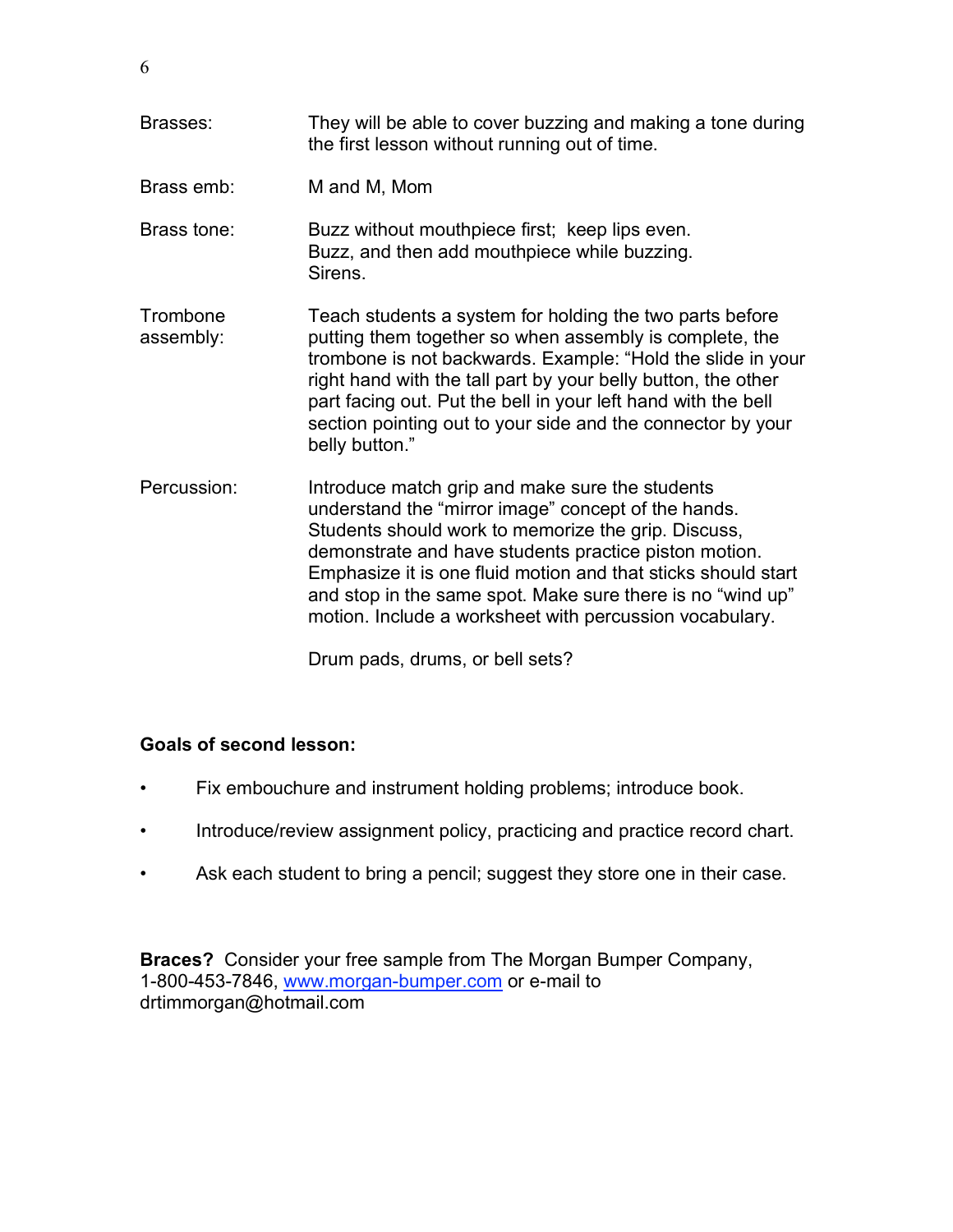### **Beginner Band at the December Concert?**

- Absolutely! The rental period could be up around this time--give parents a reason to keep supporting their child's musical growth.
- A performance puts everything into perspective for students and parents.
- Parents get a chance to listen and evaluate their child's performance in comparison to the group effort.
- Beginner Band students develop a sense of pride.

# **Tunes for the first concert:**

Take them straight from the method book.

- Suggestions: Play each one with a repeat so they are twice as long.
	- Feature sections or instrument groups to add tunes to the short performance.
	- They might be able to do Jolly Ol' Saint Nick if they know 6 notes.
	- Write out Jingle Bells melody on staff paper for the Finale if the book doesn't have it, or the arrangement is too difficult

February seems to be the worst month for practicing-maybe motivate by giving out candy or stickers for good work and preparation.

# **Band and the special education student: YES!**

- Specific Learning Disability: Personally, I have had the most success with these students. I have had to make flash cards, write in all note names or make other accommodations to help them be successful.
- Cognitively Impaired: Some do well (usually auditory learners) and some don't.
- Multiply Disabled and Traumatic Brain Injury: Yes, they have been positive contributors to my Beginner Bands.

# **Method books and band music:**

• There are some good quality method books on the market. Some of them have several accessories to go with them. I prefer a method book that starts on Concert D. Sometimes I use the accompaniment CD during lessons.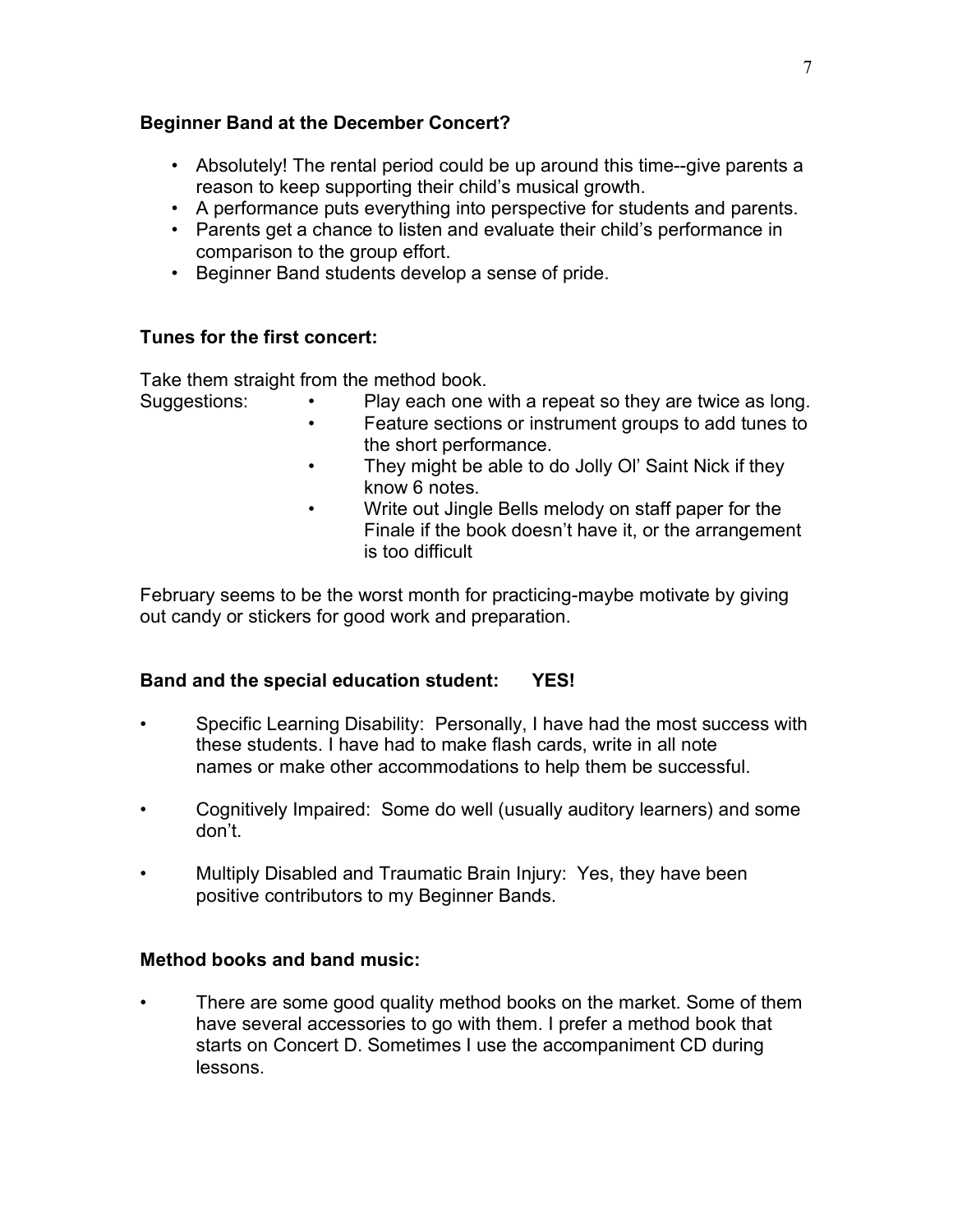• Literature: There seems to be a large variance in the difficulty of Grade 1 music. Select new music from score study, research or by listening. Edit low instrument parts if needed.

PLEASE-don't beat the band music during lessons. Try your best to balance your limited lesson time between the book and the band music. A logical progression of concepts through a method book is the only way you can guarantee ALL students will be introduced to all concepts. Isn't the flute part always harder than the tuba part? Don't let your low instrument players be bored; they are scarce enough as it is.

# **Grading and evaluation:**

- Develop a system that is fair and meets the requirements of your school. Make the grade be for more than attendance.
- **•** If you are not on the school report card, make your own and send them home the same day.

**Band Cheerleader:** Don't forget they are looking to learn and to have fun.

Some personal thoughts for successful teaching anytime, anywhere...

Remember your students want to learn.

Be prepared, so you can demand that of your students.

Imagine EVERYTHING you say to your students coming out of their mouths at the dinner table later that evening.

Please don't teach notes and rhythms by rote.

If you think you can help a child by calling home to ask for parental support, do it.

Save articles or handouts that defend or speaks positively of music education. Put them in a folder and have it handy. You never know when you will need them, and they make great report card stuffers.